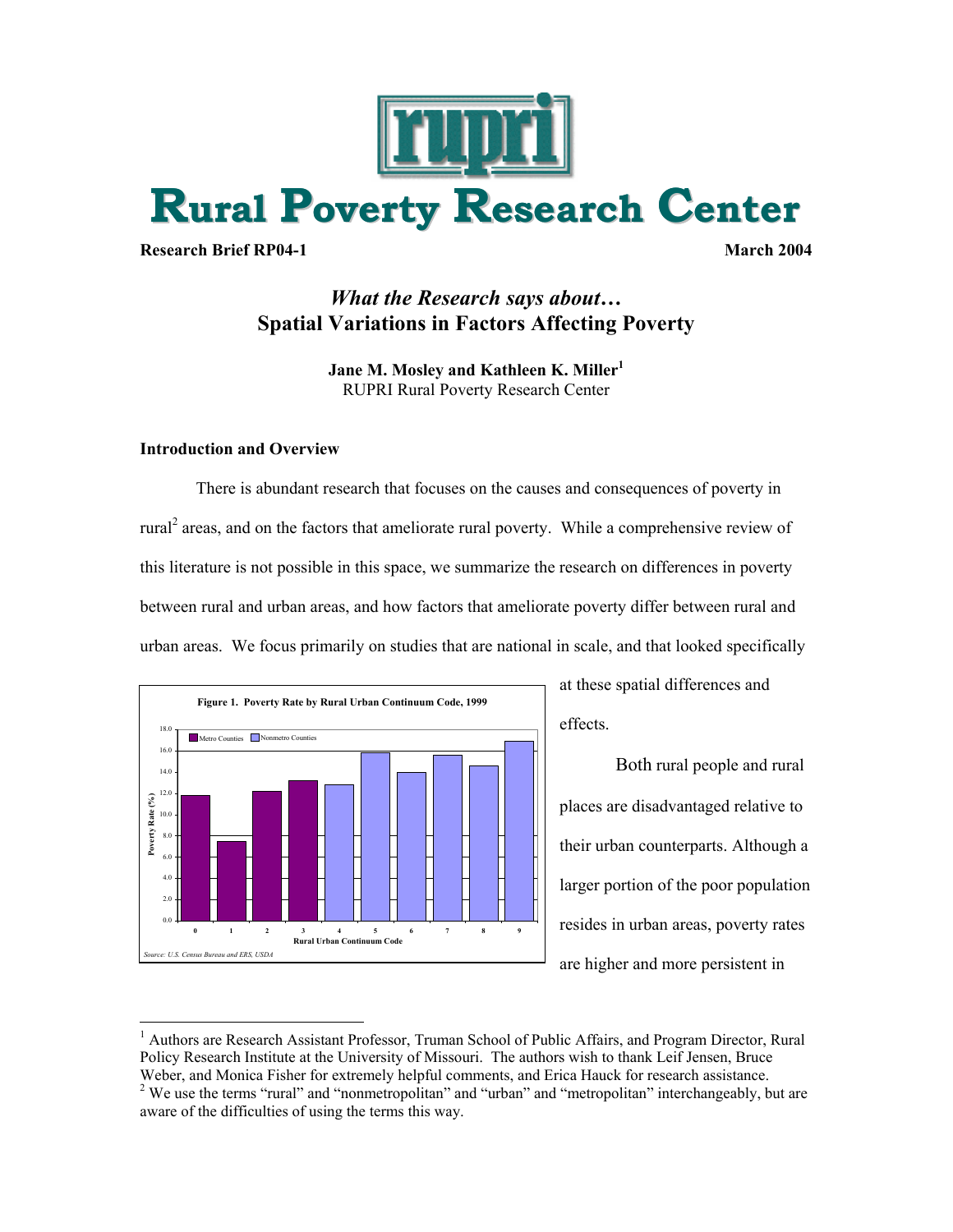rural areas (Adams and Duncan 1992; Summers et al. 1993; Iceland 2003), and research suggests poverty rates increase as rural areas become increasingly remote (Miller and Weber 2003; Lobao and Schulman 1991;see figure 1). Fisher and Weber (2002) find that poverty rates are highest in remote rural counties and central cities, and that these areas are quite similar on other outcome measures.

Moreover, persistent poverty is overwhelmingly a rural problem. Of the almost four hundred counties with poverty rates of twenty percent or greater in every decade since 1959, ninety-five percent are rural (Miller and Weber 2003). Persistent poverty counties are clustered in several areas, namely Appalachia, the Black Belt, the Mississippi Delta, the Rio Grande



Valley, the Great Plains as well as the Four Corners area ( Miller and Weber 2003; Lichter and Crowley 2002; see map at left). Underscoring the poverty clusters, Weinberg (1987) shows a county's proximity to a poor county makes it more prone to poverty itself.

Migration also plays a role in the spatial distribution of poverty. Poor people tend to circulate between poor places, thus reinforcing rather than relieving the spatial concentration of poverty (Nord et al. 1995; Nord 1998). Similarly, Fitchen (1994, 1995) finds that in upstate New York, many rural areas experienced large in migrations of poor people despite limited economic opportunities there, and suggests affordable housing is a motivation. Further illustrating the rural disadvantage, Wenk and Hardesty (1993) conclude that moving to an urban area reduces the risk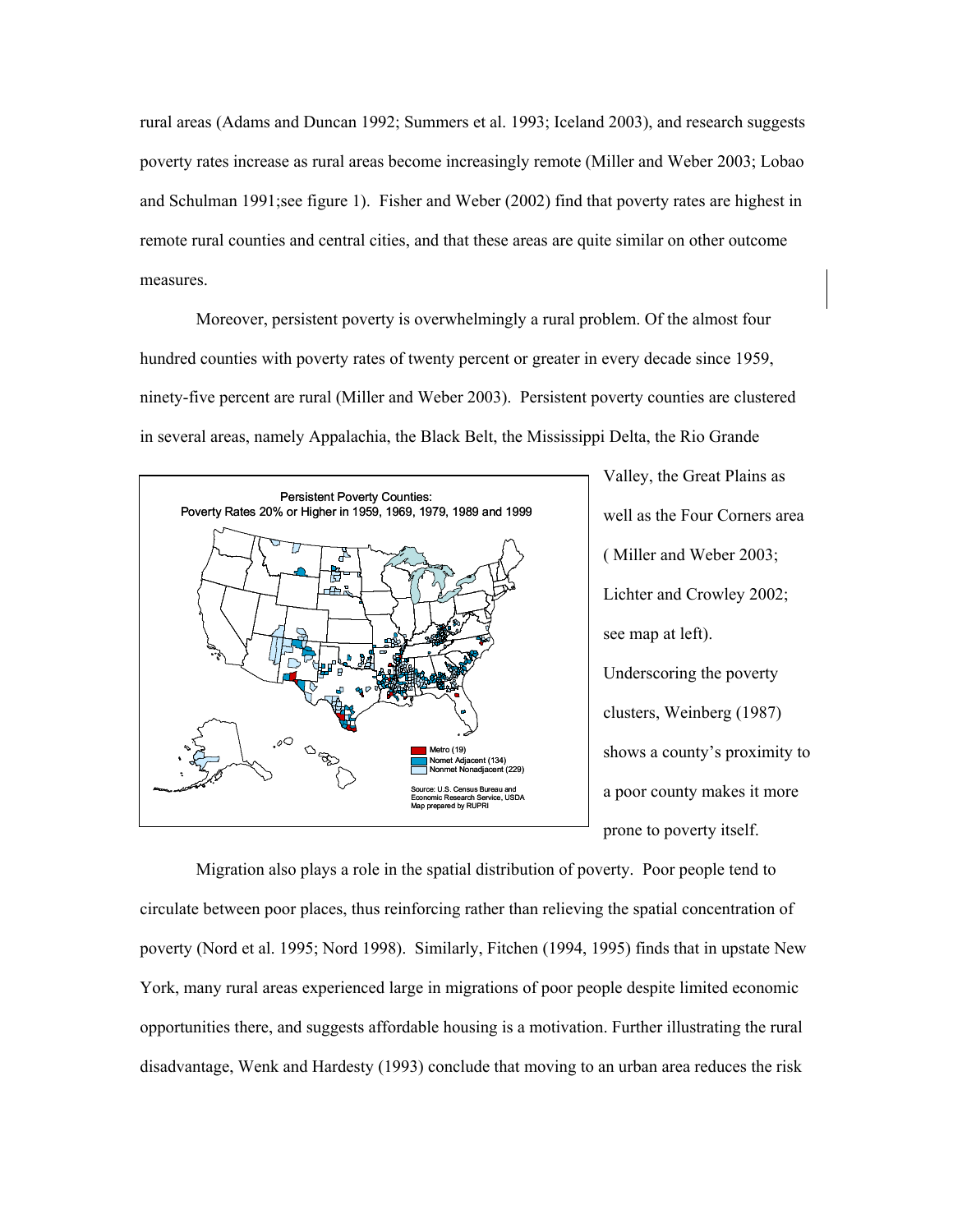of poverty, at least for women. Moreover, high levels of outmigration of well educated persons reinforce the high levels of rural poverty (Fuguitt et al. 1989).

The rural disadvantage persists within most demographic sub-groups. Garrett , Ng'andu and Ferron (1994) find that rural residence increases the risk of poverty and its duration for children. Elders, who are more likely to live in nonmetropolitan areas (Glasgow 2003), are also more likely to be or become poor and less likely to exit poverty than elders in metropolitan areas (Jensen and McLaughlin 1997; McLaughlin and Jensen 1993; McLaughlin and Jensen 1995).

Although the majority of the rural poor are white, rural minorities are particularly disadvantaged (Snipp 1993; Lichter and Crowley 2002; Harris and Worthen 2003). In 2001, more than 31 percent of non-Hispanic blacks, and 25 percent of Hispanics in nonmetropolitan areas lived in poverty, compared to 11 percent of non-Hispanic whites (ERS 2003). American Indians, about half of whom live in nonmetropolitan areas, face unique economic hardships due to geographic isolation and historical forces (Snipp 1996; Gonzales 2003).

What explains such differences? On the one hand, key factors that affect poverty, both individual, such as education, and structural, such as labor markets, vary by place. However, even after controlling for individual and contextual differences, the geographic discrepancy remains in many studies (Cotter 2002; Levernier et al. 2000, Brown and Hirschl 1995; Lichter and McLaughlin 1995). Even more importantly, the ameliorative or buffering effects of certain behaviors, notably work and education, are weaker in rural areas

#### *Factors Affecting poverty*

 Just as the rates of poverty differ across the urban rural continuum, so do the factors that affect poverty, and research has illustrated the unique circumstances in rural areas that influence poverty.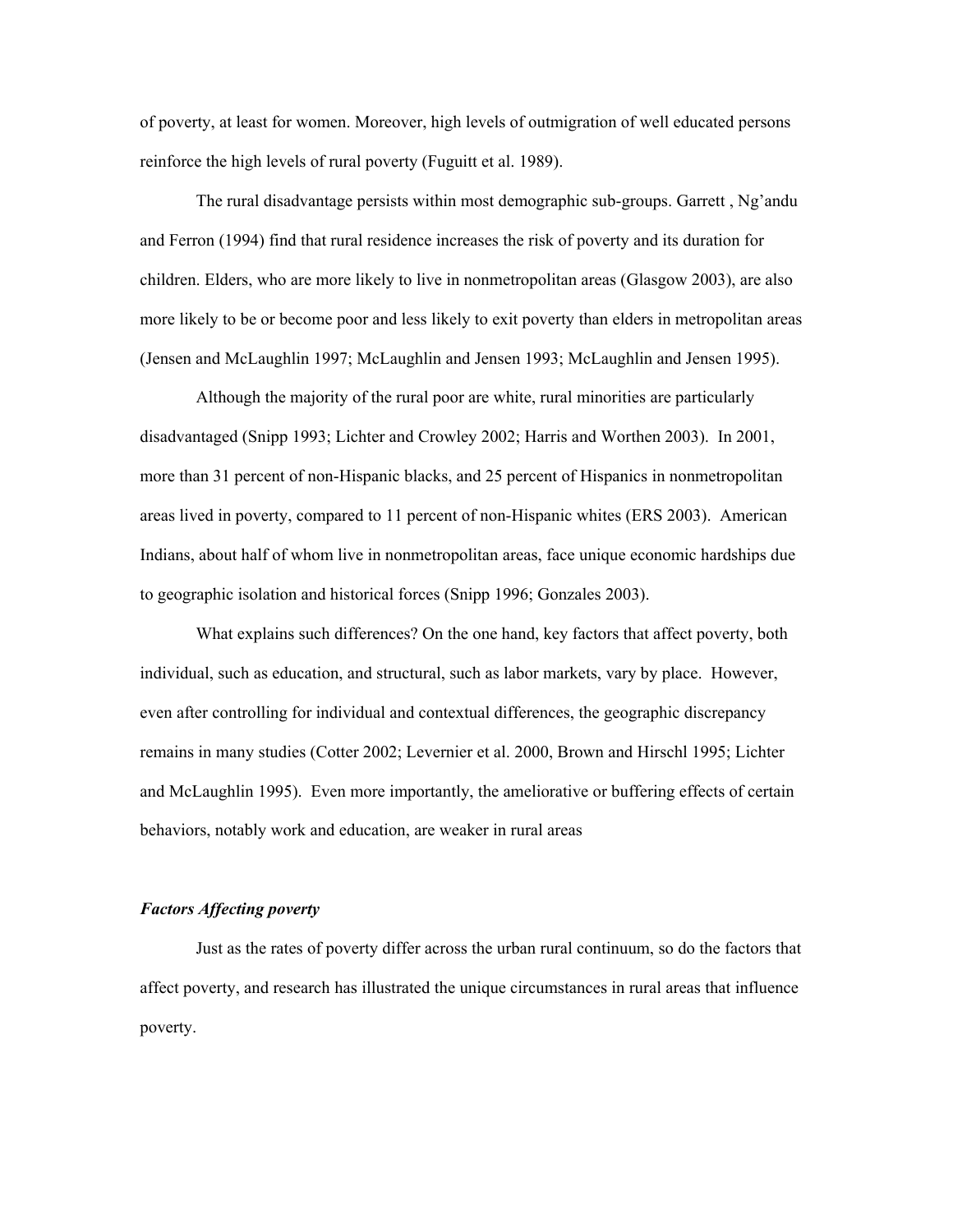#### Family Structure

Poor rural residents are much more likely to reside in married couple household than their urban counterparts (Hoppe 1993, Tickamyer et al. 1993). However, poverty rates vary greatly by family structure, with female headed families at a much greater risk of being poor, regardless of place of residence. (Lichter and McLaughlin 1995; McLaughlin and Sachs 1988). Lichter and Jensen (2001) find that rural female heads lag behind their urban counterparts in income levels, although the gap has narrowed somewhat over the past decade, in part due to increasing rates of employment. Porterfield (2001) concludes that the two routes out of economic vulnerability for single mothers are marriage and employment and since rural female heads tend to be clustered in lower paying jobs, employment is less of an effective exit strategy for these women.

#### **Employment**

Rural poverty is more of a problem of the working poor. Poverty rates are substantially higher among working families in rural, as opposed to urban areas (Cotter 2002; Lichter, Johnston and McLaughlin 1994; Tickaymer 1992;Lichter and Costanzo 1987).

Rural workers earn lower wages than urban workers (Lichter and Crowley 2002; Gibbs 2001). Additionally, rural areas tend to have less diverse employment opportunities; in particular, there is greater reliance on the low-wage extractive and manufacturing sectors (Haynie and Gorman 1999). Many of these jobs are less stable and lower paying than those in other sectors (Haynie and Gorman 1999; Tickamyer and Duncan 1990). However, as in metro areas, the service sector is playing an increasingly larger role in nonmetropolitan areas (McGranahan 2003;Gibbs 2002). Albrecht (1998), looking only at nonmetro areas, finds that counties dependent on the service sector have higher poverty rates than those dependent on agriculture.

Underemployment and informal work are also widespread in nonmetropolitan areas (Jensen et al. 1999; Jensen, Cornwell, and Findeis 1995). Not only is underemployment more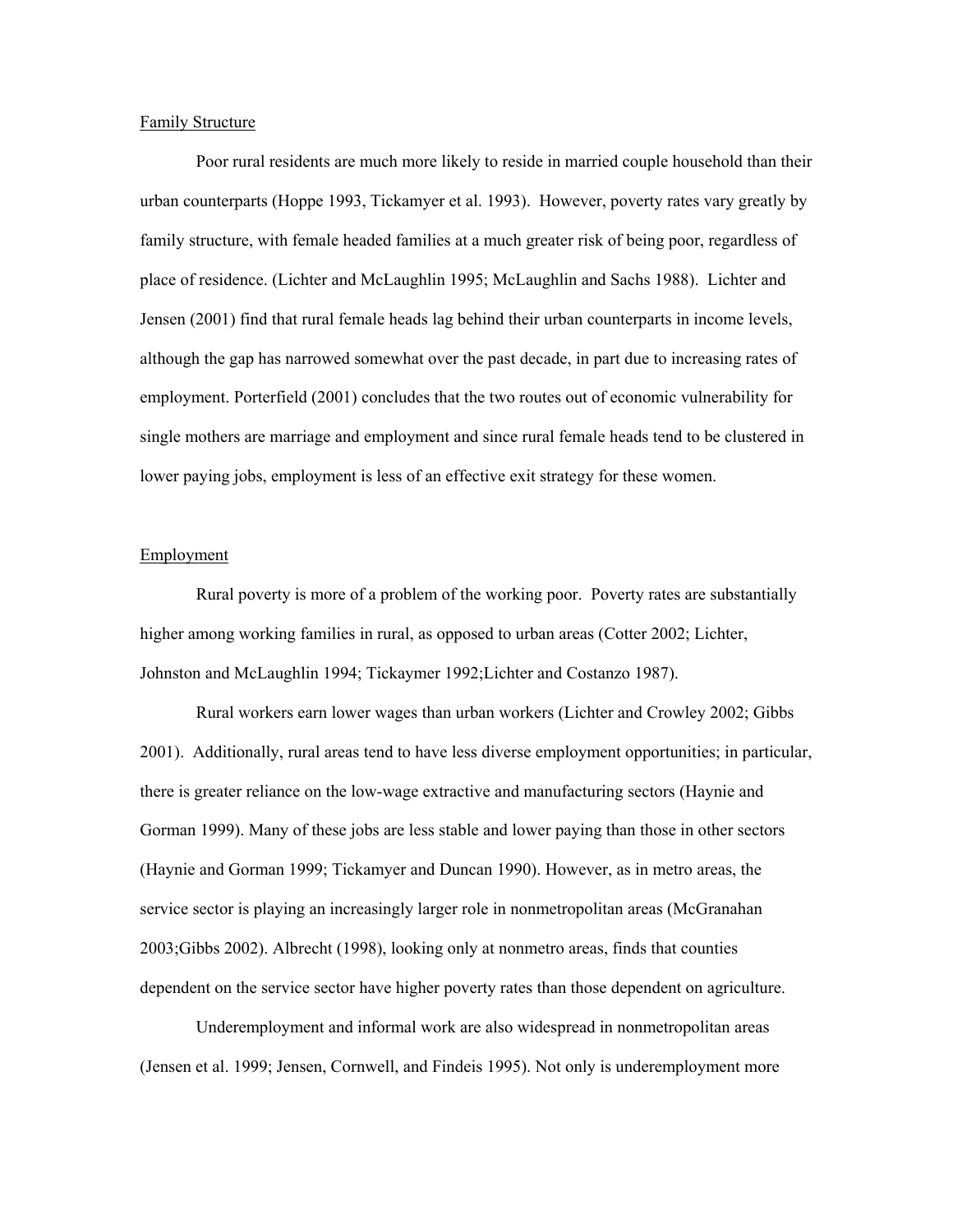common, but individuals in rural areas are less likely to transition from that state into adequate employment (Jensen et al. 1999).

Finally, while employment is generally associated with a reduced risk of poverty, the effects of employment are not the same across the rural-urban continuum. The majority of researchers find that work is less of a buffer against poverty in rural areas. Lichter et al. (1994) find that additional hours worked has a lesser effect on poverty in nonmetro areas, and Brown and Hirschl (1995) conclude that employment of household heads offers less protection from poverty in rural areas. Similarly, McLaughlin and Sachs (1988) find that female labor force participation has a greater impact on poverty alleviation in central cities and suburban areas, and that earnings have less of an impact on poverty in rural areas. These findings are challenged by Cotter (2002), who after controlling for contextual level characteristics, concludes the buffering effect of employment is actually greater in nonmetropolitan areas.

### **Education**

 Educational levels are lower in rural areas. A slightly smaller percent of residents have a high school diploma; however, the greatest gap is seen at higher levels of education (Lichter 1993). As of 2001, more than 26 percent of metropolitan residents possessed at least a college degree, compared to only 15 percent of those in nonmetropolitan areas (ERS 2003). As in the research on rural employment, there are mixed findings on the effect of education on poverty for rural residents. While higher education levels are generally associated with reduced risks of poverty, most studies have found that the buffering effects of education are lower in nonmetropolitan areas (Mills and Hazarika 2002; Porterfield 2001; Lichter et al. 1994; McLaughlin and Perman 1991). On the other hand, Levernier et al. (2000) reach the opposite conclusion, finding education to be more of a buffer against poverty in nonmetropolitan areas.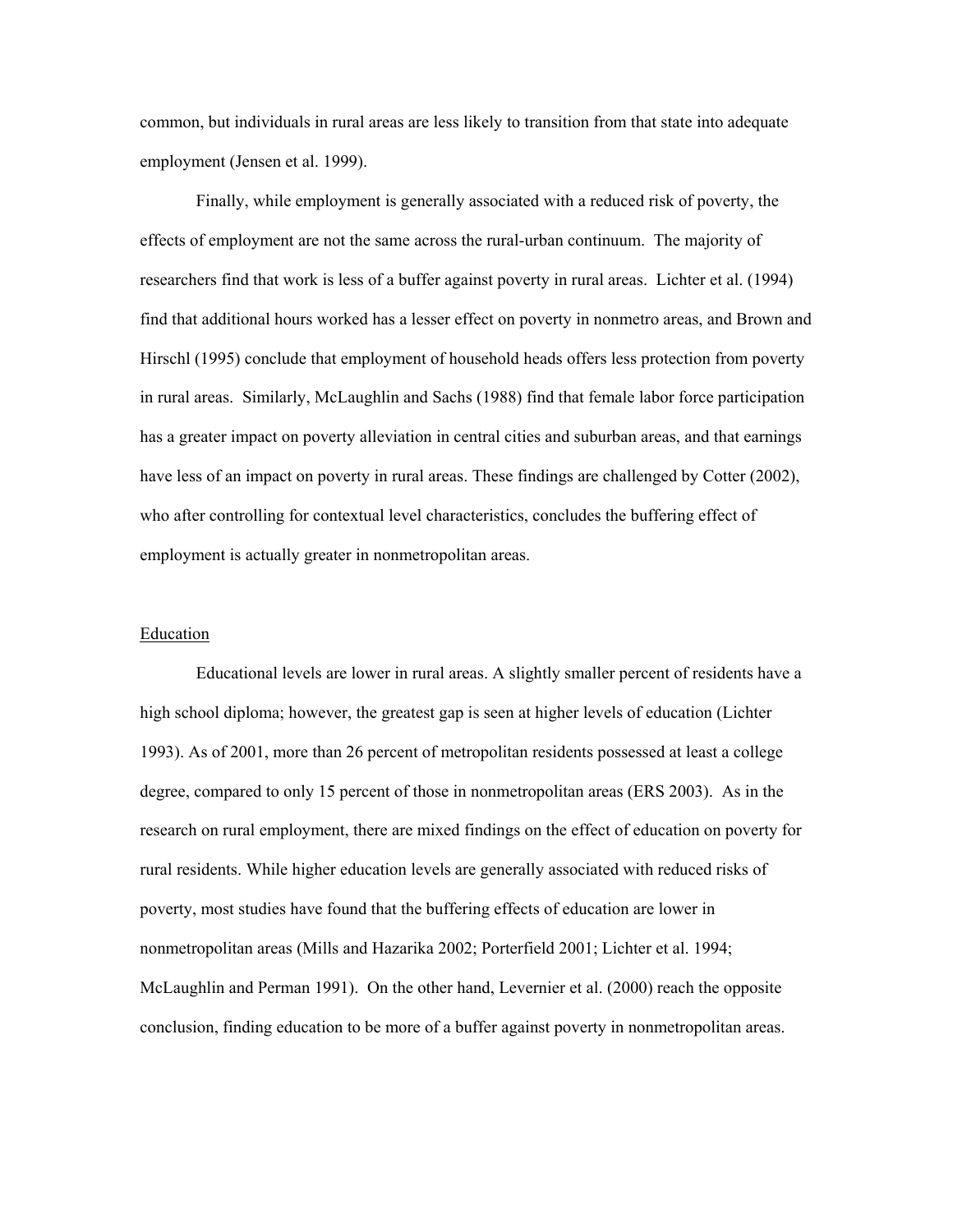# *Summary*

Although poverty exists in both urban and rural places, nonmetropolitan residents are slightly more disadvantaged. This is particularly true when assessing persistent poverty, or rates greater than twenty percent over time. Some, but not all, of this discrepancy can be attributed to differences in both personal and structural characteristics by place. However, the ameliorative or buffering effects of key variables, such as work, education and family structure, also vary by place, with most research suggesting that work and education are not as effective in moving people out of poverty in nonmetro areas.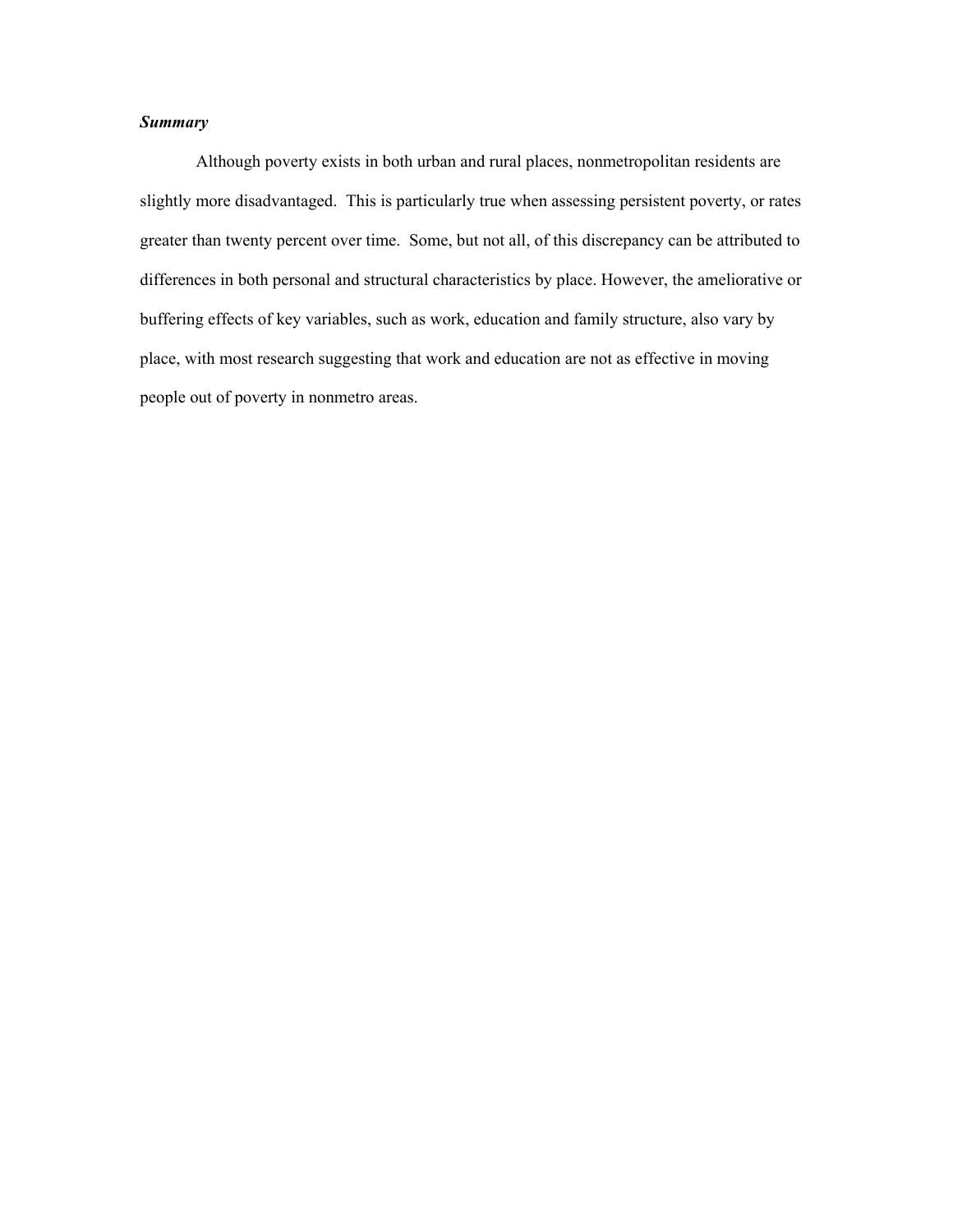#### *References Cited*

- Adams, Terry K. and Greg J. Duncan. 1992. "Long-Term Poverty in Rural Areas." in Cynthia M. Duncan, editor, *Rural Poverty in America*. New York: Auburn House.
- Albrecht, Don E. 1998. "The Industrial Transformation of Farm Communities: Implications for Family Structure and Socioeconomic Conditions." *Rural Soiology* 63(1): 51-64.
- Brown, David L., and Thomas A. Hirschl. 1995. "Household Poverty in Rural and Metropolitan-Core Areas of the United States." *Rural Sociology* 65(1): 44-66
- Cotter, David a. 2002. "Poor People in Poor Place: Local Opportunity Structures and Household Poverty." *Rural Sociology* 67(4): 534-55.
- Duncan, Cynthia M. 1996. "Understanding Persistent Poverty: Social Class Context in Rural Communities." *Rural Sociology* 61(1): 103-24.
- Duncan, Cynthia M. 1997. *Worlds Apart: Why Poverty Persists in Rural America*. New Haven, CT: Yale University Press.
- Duncan, Cynthia M. and Nita Lamborghini. 1994. "Poverty and Social Context in Remote Rural Communities." *Rural Sociology* 59(3): 437-61.
- Economic Research Service. 2003. Data presented on the *Rural Income, Poverty and Welfare Briefing Room* website: http://www.ers.usda.gov/Briefing/IncomePovertyWelfare/.
- Fisher, Monica G., and Bruce A. Weber. 2002. "The Importance of Place in Welfare Reform: Common Challenges for Central Cities and Remote-Rural Areas." Research Brief 1. Center on Urban and Metropolitan Policy, The Brookings Institution.
- Fitchen, Janet M. 1991. *Poverty in Rural America: A Case Study.* Republished in 1995. Prospect Heights, IL: Waveland Press, Inc.
- Fitchen, Janet M. 1994. "Residential Mobility among the Rural Poor." *Rural Sociology* 59(3): 416-36
- Fitchen, Janet M. 1995. "Spatial Redistribution of Poverty through Migration of Poor People to Depressed Rural Communities." *Rural Sociology* 60(2): 181-201.
- Fuguitt, Glenn V., David L. Brown, and Calvin L. Beale. 1989. *Rural and Small Town America*. New York, NY: Russell Sage Foundation.
- Garrett, Patricia, Nichola Ng'andu, and John Ferron. 1994. "Is Rural Residency a Risk Factor for Childhood Poverty?" *Rural Sociology* 59(1): 66-83.
- Gibbs, Robert. 2001. "Nonmetro Labor Markets in the Era of Welfare Reform." *Rural America* 16(3): 11-21.
- Glasgow, Nina. 2003. "Older Rural Families", in David L. Brown and Louis E. Swanson (Eds.), Challenges for Rural America in the Twenty-First Century. University Park, Pennsylvania: The Pennsylvania State Press.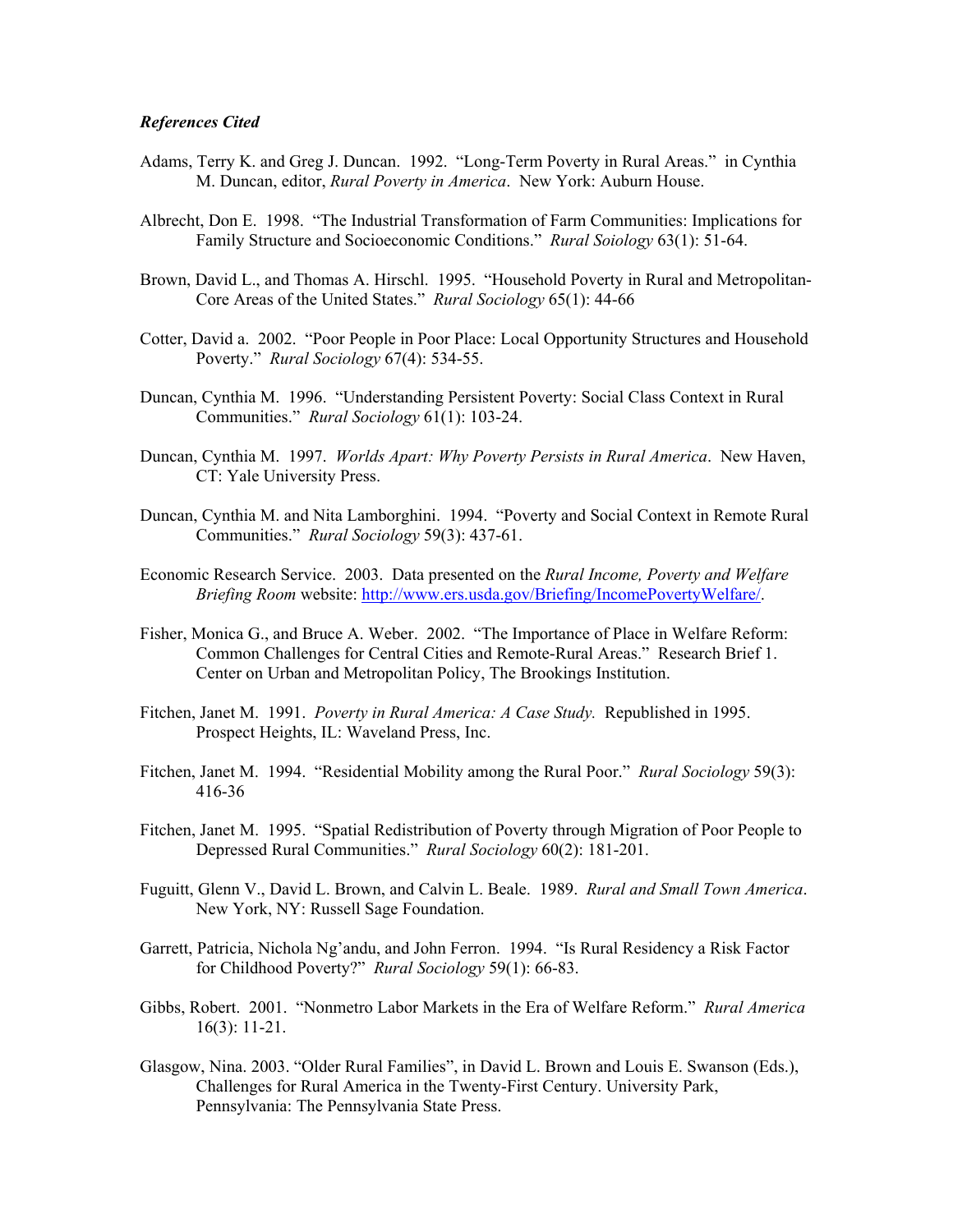- Gonzales, Angela A. 2003. "American Indians: Their Contemporary Reality and Future Trajectory", in David L. Brown and Louis E. Swanson (Eds.), Challenges for Rural America in the Twenty-First Century. University Park, Pennsylvania: The Pennsylvania State Press.
- Harris, Rosalind P. and Dreamal Worthen. 2003. "African Americans in Rural America", in David L. Brown and Louis E. Swanson (Eds.), Challenges for Rural America in the Twenty-First Century. University Park, Pennsylvania: The Pennsylvania State Press.
- Haynie, Dana L., and Bridget K. Borman. 1999. "A Gendered Context of Opportunity: Determinants of Poverty across Urban and Rural Labor Markets." *The Sociological Quarterly* 40(2): 177-97.
- Hoppe, Robert. 1993. "Poverty in Rural America: Trends and Demographic Characteristics." in Gene F. Summers, editor, *Persistent Poverty in Rural America: Rural Sociological Society Task Force on Persistent Rural Poverty*. Boulder, CO: Westview Press.
- Iceland, John. 2003. *Poverty in America*. Berkeley, CA: University of CA Press.
- Jensen, Leif, Gretchen T. Cornwell, and Jill L. Findeis. 1995. "Informal Work in Nonmetropolitan Pennsylvania." *Rural Sociology* 60: 91-107
- Jensen, Leif, and Diane K. McLaughlin. 1997. The Escape from Poverty among Rural and Urban Elders." *The Gerontologist* 37(4): 462-68.
- Jensen, Leif, Jill L. Findeis, Wan-Ling Hsu, and Jason P. Schachter. 1999. "Slipping into and out of Underemployment: Another Disadvantage for Nonmetropolitan Workers?" *Rural Sociology* 62(3): 417-38.
- Levernier, William, Mark D. Partridge, and Dan S. Rickman. 2000. "The Causes of Regional Variations in U.S. Poverty: A Cross-County Analysis." *Journal of Regional Science*  40(3): 473-49.
- Lichter, Daniel T. 1993. "Human Capital, Labor Supply, and Poverty in Rural America." in Gene F. Summers, editor, *Persistent Poverty in Rural America: Rural Sociological Task Force on Persistent Rural Poverty.* Boulder CO: Westview Press.
- Lichter, Daniel T., and Janice A. Constanzo. 1987. "Nonmetropolitan Underemployment and Labor Force Composition." *Rural Sociology* 52(3): 329-44.
- Lichter, Daniel T. and Martha L. Crowley. 2002. "Poverty in America: Beyond Welfare Reform." *Population Bulletin* 57(2): 1-36.
- Lichter, Daniel T., Gail M. Johnston, and Diane K. McLaughlin. 1994. "Changing Linkages between Work and Poverty in Rural America." *Rural Sociology* 59(3): 395-415.
- Lichter, Daniel T. and Leif Jensen. 2001. "Poverty and Welfare among Rural Female-Headed Families: Before and After PRWORA." *Rural America* 16(3): 22-27.
- Lobao, Linda M., and Michael D. Schulman. 1991. "Farming Patterns, Rural Restructuring, and Poverty: A Comparative Regional Analysis." *Rural Sociology* 56(4): 565-602.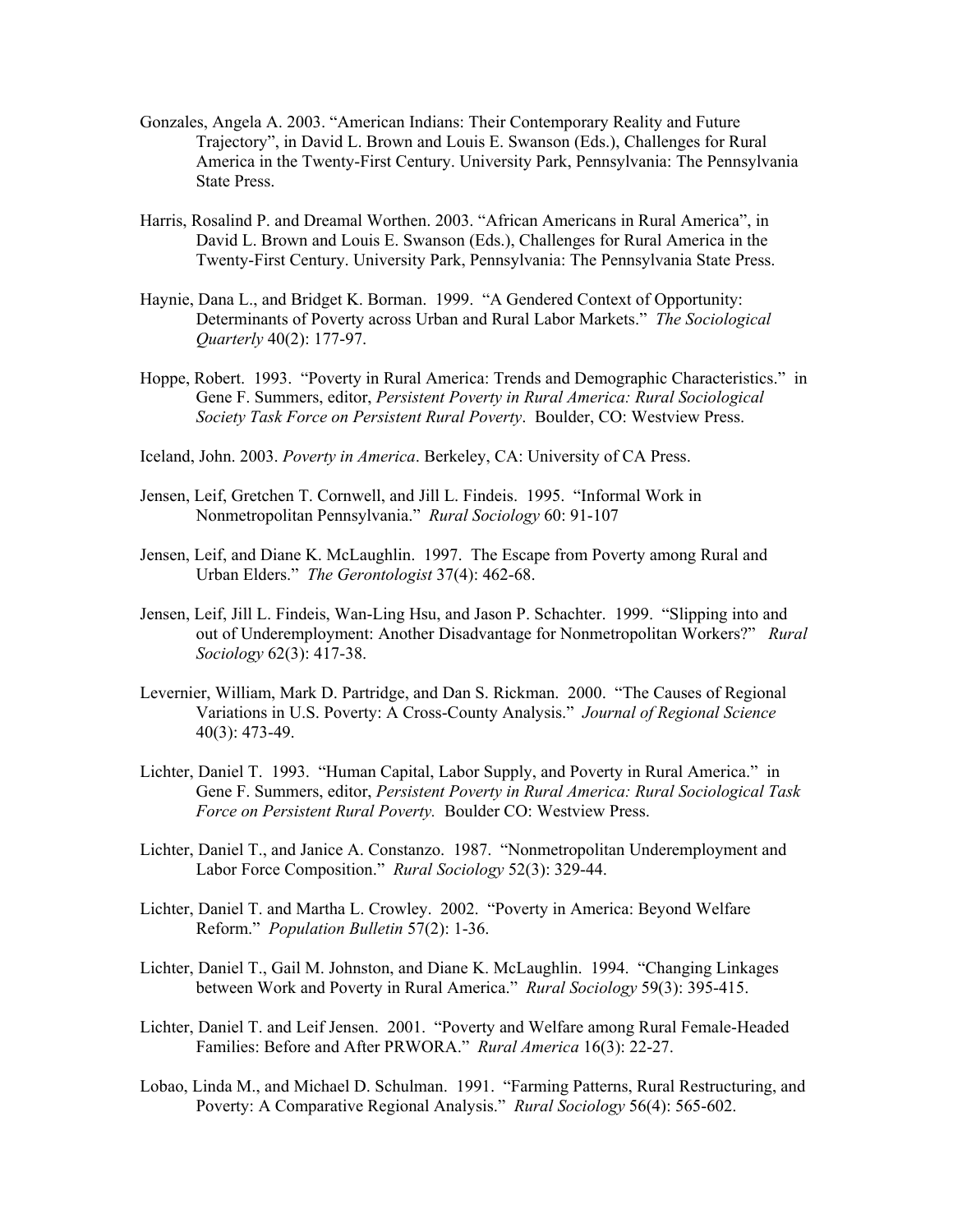- McGranhan, David A. 2003. "How People Make a Living in Rural America", in David L. Brown and Louis E. Swanson (Eds.), Challenges for Rural America in the Twenty-First Century. University Park, Pennsylvania: The Pennsylvania State Press.
- McLaughlin, Diane K. and Lauri Perman. 1991. "Returns vs. Endowments in the Earnings Attainment Process for Metropolitan and Nonmetropolitan Men and Women". *Rural Sociology* 56(3):339-365.
- McLaughlin, Diane K. and Leif Jensen. 1995. "Becoming Poor: The Experience of Elders." *Rural Sociology 60(2):* 202-23*.*
- McLaughlin, Diane K. and Leif Jensen. 1993. "Poverty among Older Americans: The Plight of Nonmetropolitan Elders." *Journal of Gerontology* 48: 544-54.
- Miller, Kathleen K. and Bruce A. Weber. 2002. "Persistent Poverty and Place: How Do Persistent Poverty and Poverty Demographics Vary Across the Rural Urban Continuum?" Paper prepared for the American Agricultural Economics Association / Rural Sociological Society Annual Meeting, July 2003 in Montreal, Quebec, Canada.
- Mills, Bradford F., and Gautam Hazarika. 2003. "Do Single Mothers Face Greater Constraints to Workforce Participation in Nonmetropolitan Areas?" *American Journal of Agricultural Economics* 85(1): 143-61.
- Nord, Mark. 1998. "Poor People on the Move: County to County Migration and the Spatial Concentration of Poverty." *Journal of Regional Science* 38(2): 329-51*.*
- Nord, Mark, A.E. Luloff, and Leif Jensen. 1995. "Migration and the Spatial Concentration of Poverty." *Rural Sociology* 60(3): 399-415.
- Porterfield, Shirley L. 2001. "Economic Vulnerability among Rural Single-Mother Families." *American Journal of Agricultural Economics* 83(5): 1302-11.
- Snipp, C. Matthew. 1993. "Persistent Rural Poverty and Racial and Ethnic Minorities." in Gene F. Summers, editor, *Persistent Poverty in Rural America: Rural Sociological Society Task Force on Persistent Rural Poverty.* Boulder CO: Westview Press.
- Snipp, C. Matthew. 1996. "Understanding Race and Ethnicity in Rural America". *Rural Sociology* 64 (1): 125-142.
- Summers, Gene F., Leonard E. Bloomquist, Frederick Buttel, Patricia Garrett, Nina Glasgow, Craig Humphrey, Daniel T. Lichter, Thomas Lyson, Matthew Snipp, and Ann Tickamyer. 1993. "Introduction" in Gene F. Summers, editor, *Persistent Poverty in Rural America: Rural Sociological Society Task Force on Persistent Rural Poverty.* Boulder CO: Westview Press.
- Tickamyer, Ann R., and Cynthia M. Duncan. 1990. "Poverty and Opportunity Structure in Rural America." *Annual Review of Rural Sociology* 16: 67-86.